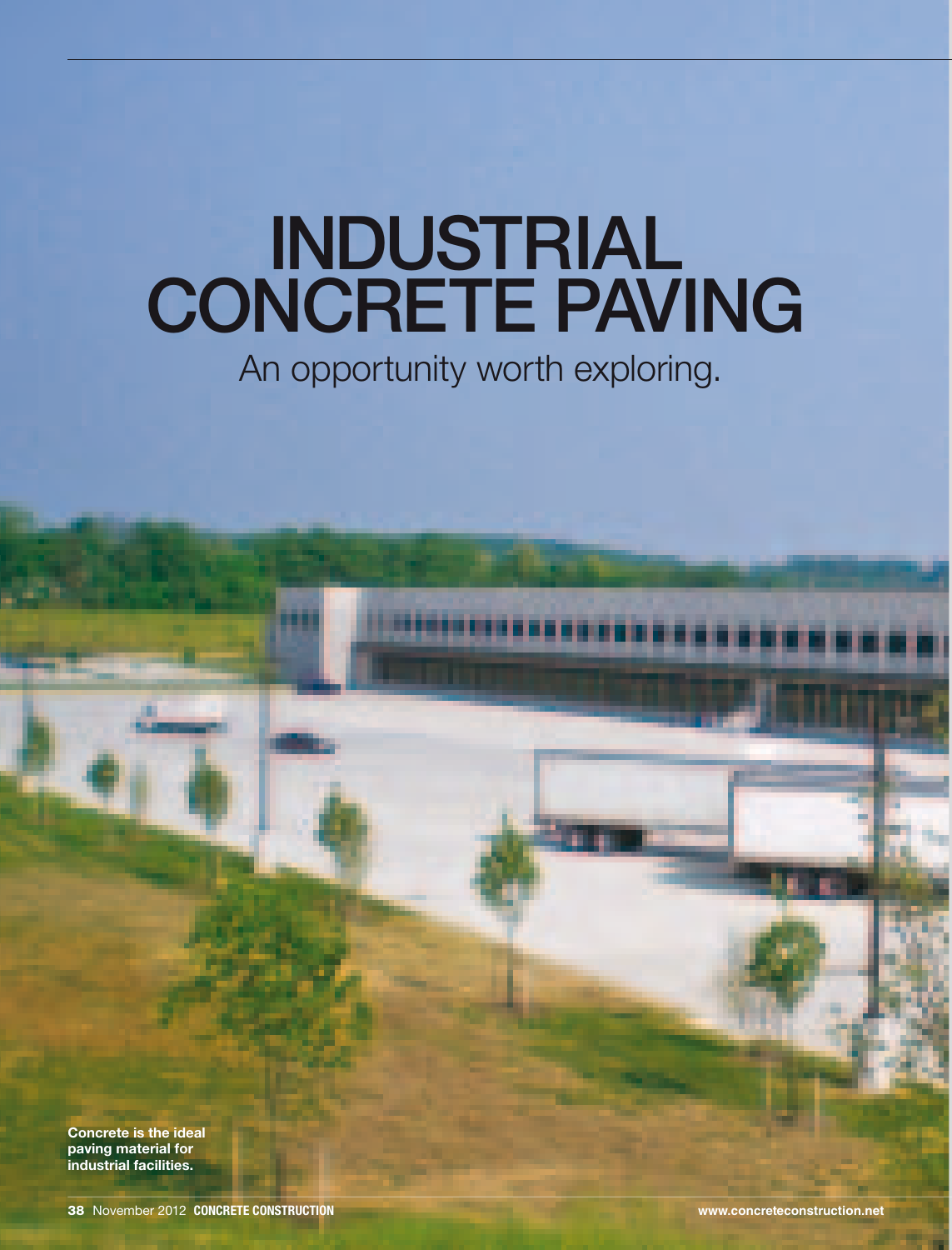The concrete industry has<br>taken great efforts to<br>promote the use of con-<br>crete for parking lots for<br>cars and pickups but little<br>design guidance has been developed he concrete industry has taken great efforts to promote the use of concrete for parking lots for cars and pickups but little to advance the use of concrete for the thicker pavements needed for industrial applications. Pavement for 18-wheel truck traffic at industrial sites such as distribution centers and warehouses, intermodal and logistics centers, manufacturing plants, truck stops, and big-box retail facilities are ideal

locations for the use of concrete. In today's highly competitive market, we all need to identify opportunities where we can use our experience and existing knowledge to extend our markets and grow our businesses. This is just such an opportunity.

Oil refineries have enhanced their processing capabilities in recent years, which has reduced the supply of the oil derivatives used in asphalt. As a result, concrete is often the least expensive paving alternate even on a first-cost basis. In industrial paving

applications, concrete is almost always the most cost-effective option because it is placed in a single lift while asphalt must be placed in two or three lifts. This makes concrete for industrial paving a perfect opportunity for concrete contractors.

As a concrete contractor, you know that concrete is the best choice for your customers' paving to deliver durability, serviceability, aesthetics, and low life-cycle costs. But how do you convince owners and developers to make the switch from asphalt? What

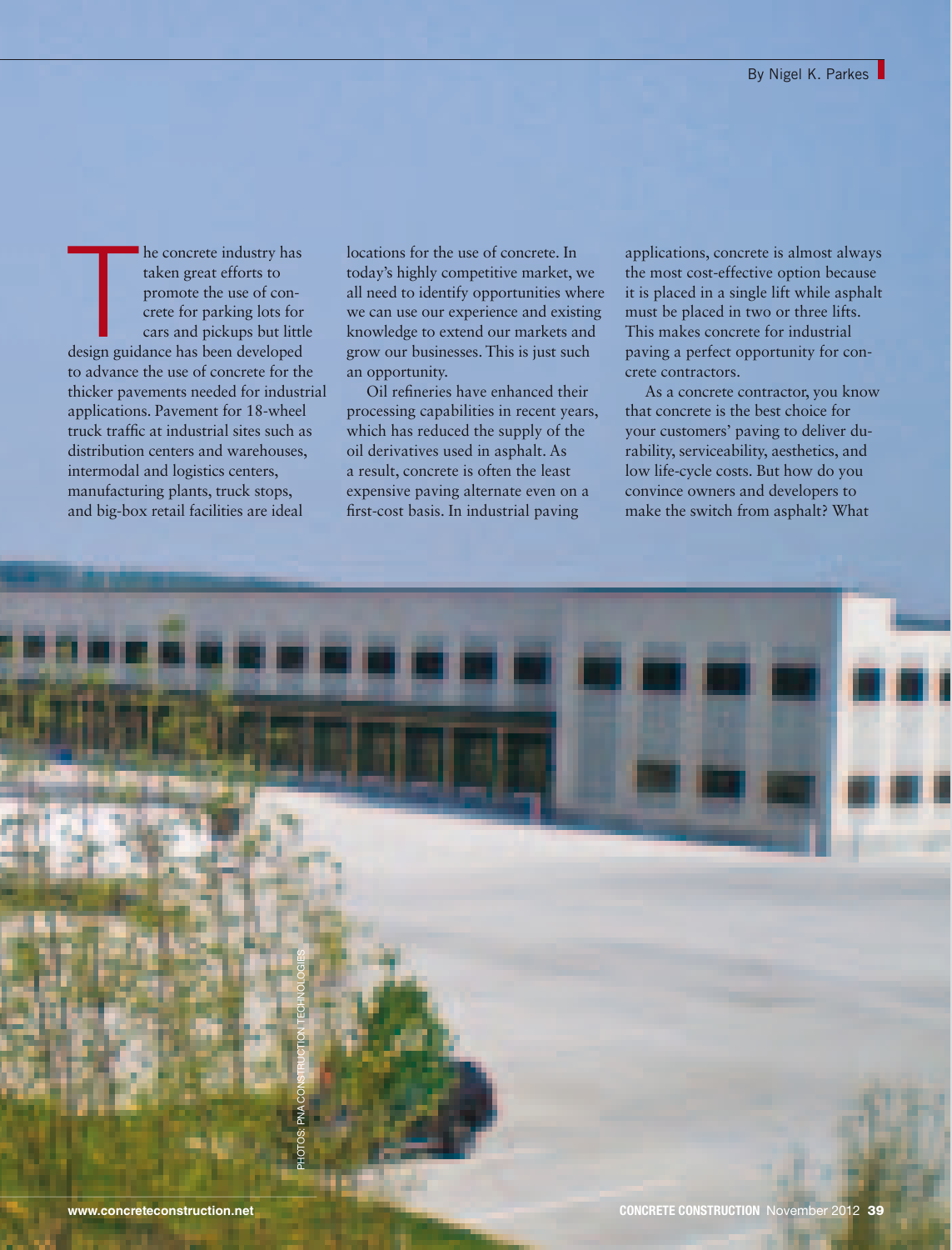

is required to make it successful? What do you recommend?

**Establish the owner's criteria for success.** The measure of success of installed industrial paving depends on the owner's or tenant's satisfaction with the final product. But there are a number of criteria from which to measure success, so first you should establish the owner's expectations. Ask your clients the following questions to understand how they will define success:

- 1. What is your expectation for the pavement's life? Concrete pavements often continue to perform well, long after the first fatigue cracks have developed but when will the owners expect to see fatigue cracking and how much can they tolerate?
- 2. What is the natural subgrade material at the site? Concrete's greater stiffness compared to asphalt means that a subbase is rarely needed, although sometimes one is used to provide a good working platform for paving operations. Schedule or onsite drainage usually dictates whether or not a subbase is needed rather than the load-bearing capacity of the subgrade.
- 3. What is the expected traffic? Will the paved area be open to random traffic or will there be defined traffic lanes? Will every area be exposed to the same volume and type of traffic

or will some areas have more limited weight or levels? Not all the pavement needs to be the same thickness.

#### Finding design guidance

The most significant issue slowing the adoption of concrete for industrial pavements is the lack of design standards. This shortfall is currently being addressed by ACI Committee 330, Concrete Parking Lots and Site Paving, which is developing guidance for civil and geotechnical engineers who design these facilities. That is not to say you need to wait until this is complete to pursue this work. Although there are no specific industry standards or guides yet for designing concrete pavements for industrial facilities, there are a number of publications and software programs that can be used to determine the four most important aspects: pavement thickness, joint spacing, joint layout, and joint details.

Determining pavement thickness**.** If you know the expected truck traffic and loadings, the subgrade support, and the owner's criteria for success (amount of acceptable fatigue cracking after a given time), then there are a number of software packages available for determining suitable pavement thickness. StreetPave by the American Concrete Pavement Association (ACPA) or OptiPave by TCPavements are probably the best software for pavements intended to carry standard 18-wheel truck traffic. Both are readily available and are fairly easy to use.

**Establishing the maximum joint spacing.** Saw cutting the joints at a proper spacing will reduce warping and curling stresses and therefore minimize mid-panel cracks. When it comes to determining a suitable joint spacing, the current ACI slab-on-ground guides ACI 302.1R-04, "Guide to Floor and Slab Construction," and ACI 360R-10, "Guide to Design of Slabs-on-Ground" provide a good reference, but for heavier truck traffic, it is wise to limit the maximum joint spacing to 15 feet if the shrinkage characteristics of the concrete mixture are unknown or fall

# What to submit

### During the bidding and submittal process, your proposal should include:

- The owner's criteria for design-document your understanding of the owner's expectations outlined in their responses to your initial questions.
- The geotechnical report—make sure you are not held responsible for any problems arising from information that was not shared with you at the outset or that was inaccurate.
- The pavement thickness design methodology adopted.
- The joint spacing, layout, and detailsbe sure to list all of the supporting literature and reference materials.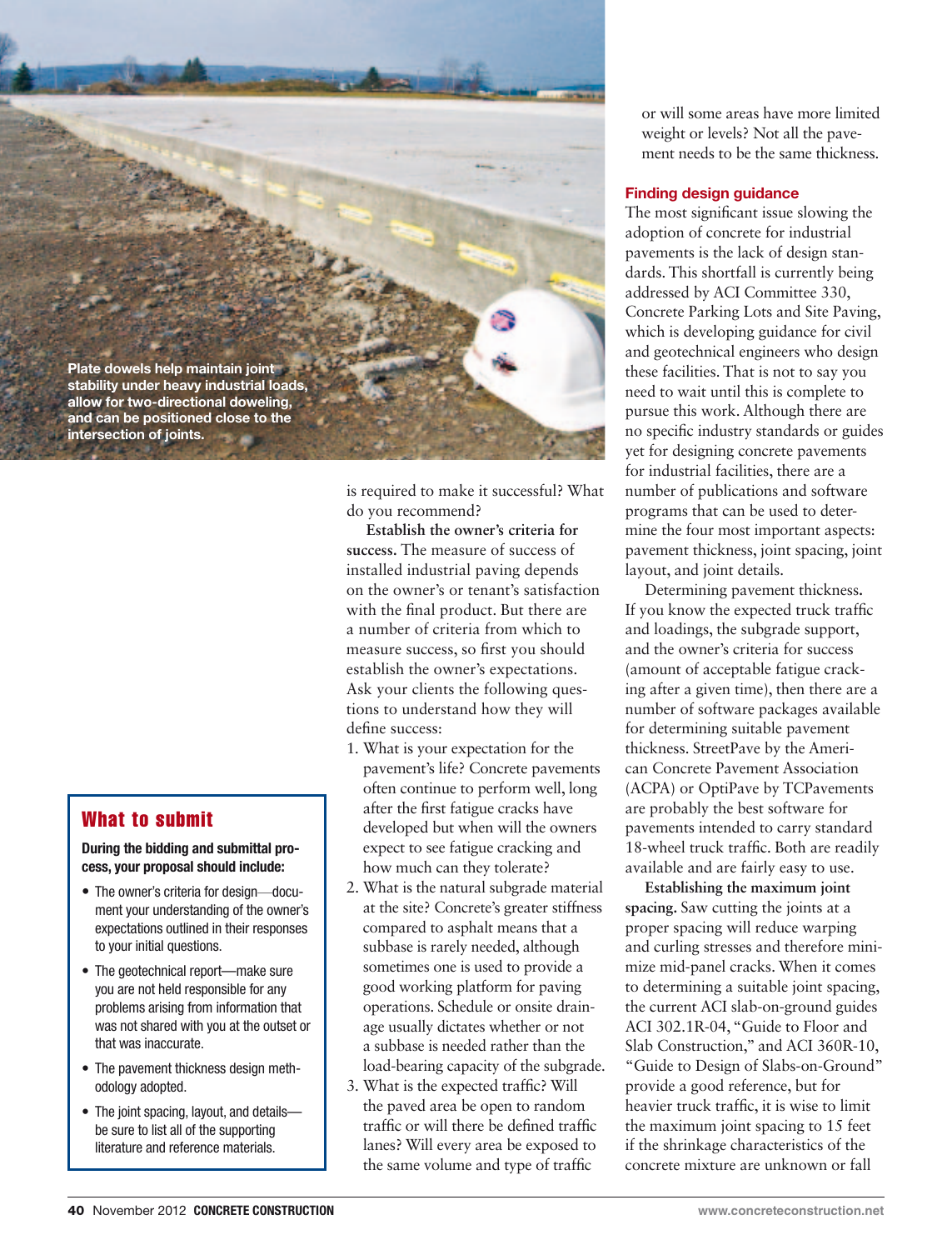

Proper joint spacing and layout are essential for maintaining joint stability.

in the typical to high-shrinkage range.

**Developing a good joint layout.** Next to establishing the maximum joint spacing and proper subgrade preparation, the layout and timely cutting of joints will have the biggest effect on minimizing the number of out-of-joint cracks. Saw cutting before the shrinkage stresses exceed the concrete strength is critical. Early-entry saws allow contractors to make the cuts in a timely manner. But the development of a good joint layout plan for industrial facilities can be tricky. Many things can affect the joint layout such as the geometry of the area (especially with complicated intersections between separate areas and around landscaping) and the location of in-pavement structures such as buildings, drainage fixtures, and light pole bases. Take the time to develop a good plan. ACPA provides excellent guide documents for laying out joints.

**Detailing joints to perform.** Joint stability is critical for durability and serviceability in concrete pavements subjected to vehicular traffic. The load-transfer mechanism used should hold the concrete together in the vertical plane to maintain joint stability (which is the deflection of the concrete on one side of the joint relative to the adjacent concrete) at between 0.010 inches and 0.025 inches depending on the type of wheel loads anticipated in

that area of the paving. The harder and smaller the wheels, the lower the required joint stability will be for good joint performance.

Concrete paving at industrial facilities is usually constructed in large block placements using laser screeds or wet screeds, similar to that of industrial slabs-on-ground. In these applications plate dowels can provide the joint stability required, allow for two-directional doweling, and can be positioned close to the intersection of joints, without inducing stresses or radial cracking. Recommendations for the size, shape, and spacing of plate dowels best suited to each joint application can be found in ACI 302 and 360 and in the new National Concrete Pavement Technology Center's, "Guide to Concrete Overlays of Asphalt Parking Lots."

## Misguided specifications

Without guidance from the industry for designing paving at industrial facilities, many engineers turn to either the local or state DOT specifications or to a dangerous cocktail of historical methods. This can create significant problems for contractors and owners.

Most DOT specifications assume that concrete paving is placed in lanes with slipform paving machines, and call for tie bars in "longitudinal joints" and traditional round dowels in "transverse" joints. When the paving in industrial facilities is placed in large blocks with saw-cut joints in both directions, how does a concrete contractor differentiate between longitudinal and transverse? The use of tie bars or traditional round dowels in these pavements with multiple saw-cuts in both directions can create extensive restraint and cracking, causing contractors to lose their retainage, or worse.

Without any specific guidance, some designers turn to historical practices that have been eliminated or modified in other areas of our industry. Things such as keyways in joints or reinforcement to prevent cracks are still prevalent in the design of paving for industrial facilities. The justification for the use



Industrial pavements present an opportunity for concrete contractors to expand their markets.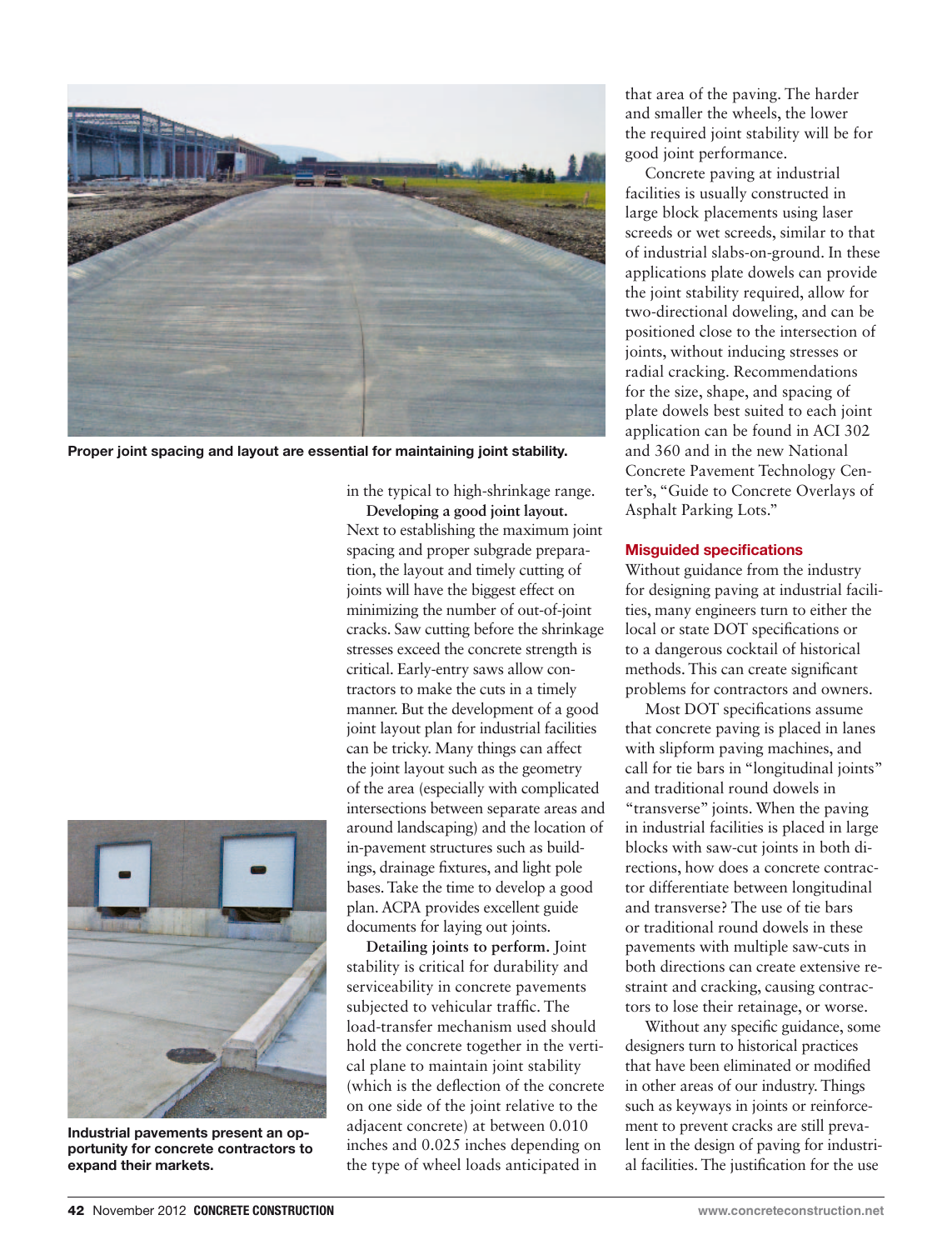Then there's the myth that reinforcement **PREVENTS** cracking, WHICH IS STILL **RIFF IN THIS** segment of our INDUSTRY

of these practices is often tradition and perceived local standards of care.

Keyways, for example, have long proven to be a source of significant deterioration of concrete at the joints in both interior and exterior applications, and numerous ACI and ACPA publications explain why they should not be used in concrete flatwork subject to wheeled traffic. Yet we often see this detail in exterior paving applications resist this.

Then there's the myth that reinforcement prevents cracking, which is still rife in this segment of our industry. Propagated by the term, "reinforcement for crack control" many owners and designers believe that reinforcement reduces the number of out-ofjoint cracks. This leads many civil and geotechnical engineers to specify reinforcement in jointed concrete pavements when it is unnecessary. Although continuously reinforced concrete pavements (CRCP) are often used with great success in long-life highway applications, the amount of reinforcement required is almost always cost

prohibitive in industrial applications. In properly jointed concrete pavements, mid-panel reinforcement is not required and can actually contribute to out-ofjoint cracking. Too much reinforcement can lock the joints, and cause panels to crack. Too little, such as welded wire reinforcement, does not provide sufficient load transfer at joints, which can lead to the pumping of subgrades, joint faulting, and cracking.

Truck-dumping of concrete provides the most cost-effective placement method, but ruts from concrete truck tires can often lead to an uneven subbase, which is a significant cause of random cracking. If rebar or WWR has already been positioned, the contractor may not be able to repair or re-grade any rutting of the subbase during the concrete placement. Not only is it time consuming and expensive to install reinforcement properly, but it can also mean that you will need to pump the concrete in order to maintain the subgrade tolerance and minimize cracking.

Finally, a "local standard of care" practice that has created problems

# Tackling Curbs and Gutters

### New mid-size slipform machine shines in retrofit project.

If you're pursuing work in the industrial pavement sector, you'll likely find it beneficial to offer curb and gutter capabilities as well. And if you're just making the transition from interior flatwork, you may not have or want to buy a full-size slipform curb and gutter machine right away. For one recent project at West Virginia University in Morgantown, the Green River Group purchased and used a new mid-size slipformer to place new curbs quickly and efficiently.

The project was a \$1.2 million retrofit of a 6-acre parking lot, which included three bio retention areas, the associated drainage work, base course and wearing course asphalt to resurface the existing parking lot, and the addition of 1200 lineal feet of curb.

The curb configuration was tricky—a 20-inch straight-up curb, with 14 inches below grade, leaving a 6-inch curb exposed. After other crews cut out the old asphalt and prepared the subbase, the curb crew came in and placed the concrete curb, working in tight conditions and on different levels.



The Green River Group used a new Phoenix 7500 curb machine, which owner Steve Calvert had seen at World of Concrete 2012 and purchased for the project. Things went smoothly, even though the crew had just one day of training on the machine. At less than 10,000 lbs, the Phoenix 7500 is more compact and easier to transport than full-size units. It requires only two

people to run: one operating the technical components and one ahead of the machine communicating with the concrete truck. Calvert says of the curb machine, "It has all the elements we need. We are trying to develop a full-time curbing crew, and it will help us do that with less expense and less capital outlay, than larger curb machines [that cost] at least 33 percent more." *–Ken Hooker*